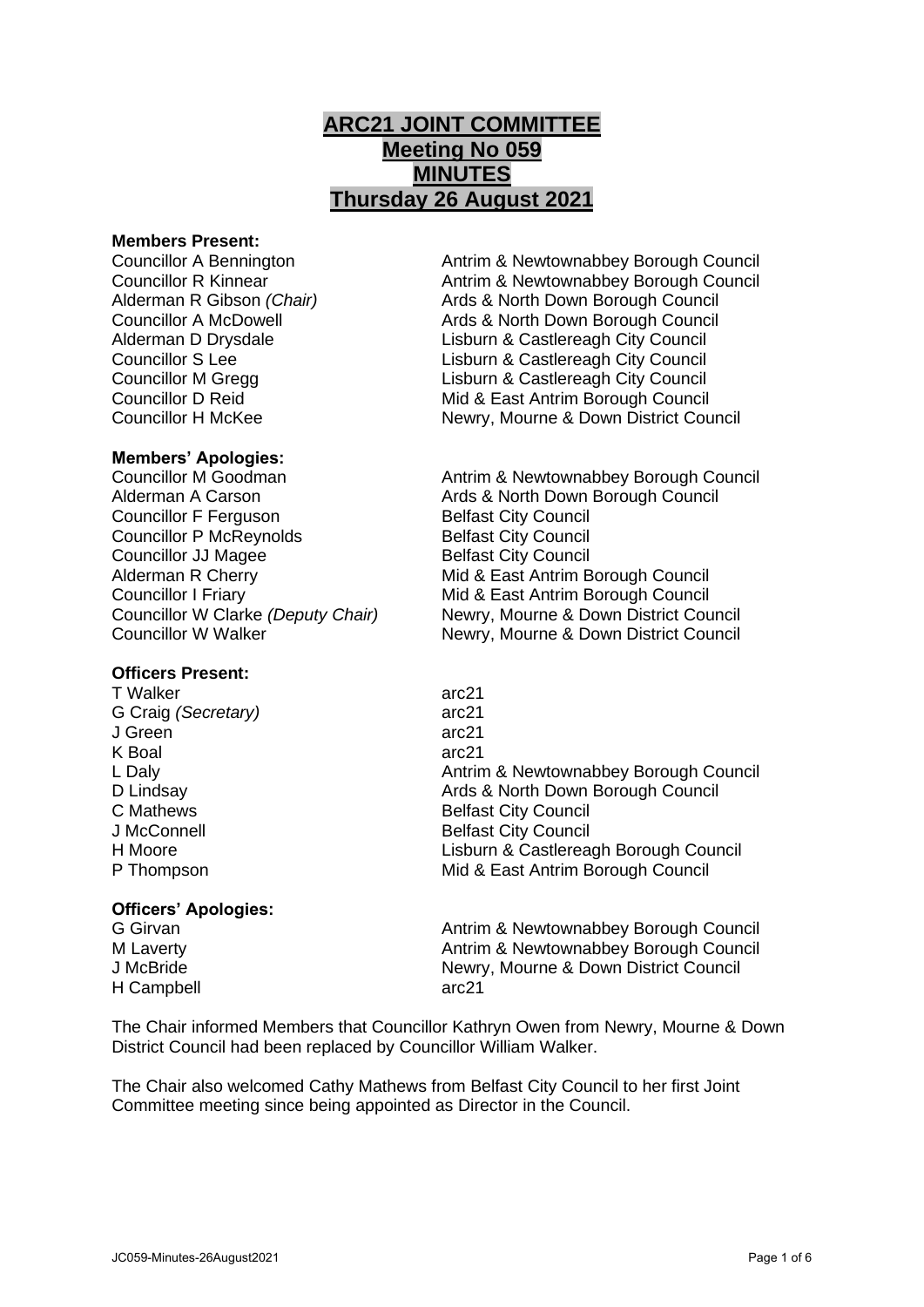JC059-Minutes-26August2021 Page 2 of 6

#### **Item 1 - Conflicts of Interest Statement**

The Chair read out the Conflicts of Interest Statement. There were no conflicts noted. **Action: Noted**

## **Item 2 - Apologies**

Apologies were noted. **Action: Noted**

## **Item 3 - Minutes of Joint Committee Meeting 058 held on 24 June 2021**

Following discussion, the Joint Committee recommended the approval of the minutes of Joint Committee meeting 058 held on 24 June 2021 and Mr Walker approved the recommendation.

## **Action: Agreed**

## **Item 4 - Matters Arising**

Mr Craig discussed the Declaration of Members Interests forms to be completed by Members and advised that to date he had only received seven forms back from the 18 Members.

He stated that the Statutory Audit was drawing to a close and he was concerned that this matter would be noted again by the Local Government Auditor in his report. He asked Members who had not submitted their completed forms do so as quickly as possible.

Members asked that Mr Craig send out the forms again to those Members who had not returned them. He said he would reissue forms and again encouraged all to complete the form and return it as quickly as possible to either himself or Heather [george.craig@arc21.org.uk](mailto:george.craig@arc21.org.uk) or [heather.campbell@arc21.org.uk](mailto:heather.campbell@arc21.org.uk)

## **Action: Mr Craig & Members**

Members discussed the current legislative issues with holding virtual meetings and therefore the potential to hold hybrid physical meetings with video conferencing facilities for those who could not attend. Mr Craig advised that councils had been approached in relation to providing suitable facilities and an update would be provided at the next meeting.

**Action: Mr Craig**

## **Item 5 - Contracts & Operations Briefing Report**

Ms Boal provided Members with an overview to the Joint Committee of issues pertaining to Contracts and Operations, including issues with COVID-19 preventative measures in place, issues related to rejected loads delivered to two contractor sites and an overview of contract tonnages and supplies orders.

Following discussion, the Joint Committee recommended that the report be noted and Mr Walker approved the recommendation.

**Action: Noted**

## **Item 6 - Waste Tonnage Trends**

Ms Boal provided a report on the waste tonnage trends relevant to arc21 contracts for the period April to July 2021 for comparison against trends in previous years.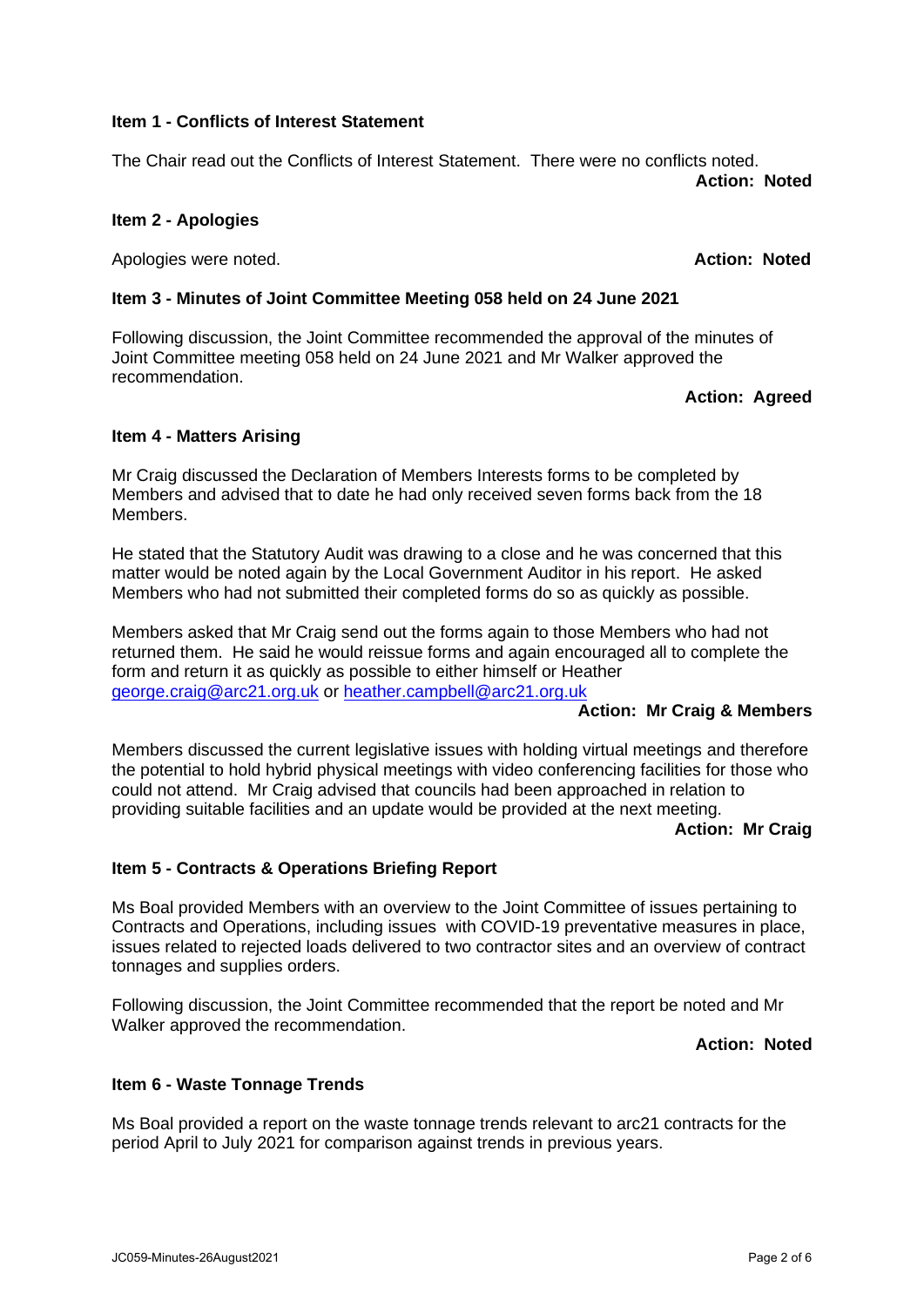Following discussion, the Joint Committee recommended that the report be noted and Mr Walker approved the recommendation.

**Action: Noted**

## **Item 7 - Annual Review of Waste Statistics 2020/21**

Ms Boal provided a report on the indicative position in respect of key waste statistics covering the 2020/21 year.

Following discussion, the Joint Committee recommended that the report be noted and Mr Walker approved the recommendation.

**Action: Noted**

#### **IN COMMITTEE**

The Chair recommended that the meeting would now move "in committee" for items 8 to 12 of the Agenda and Mr Walker approved the recommendation.

Matters of a confidential and commercially sensitive nature were discussed under these agenda items.

Following discussion on the commercially sensitive matters, the Chair recommended that the meeting would now return to the main agenda, which Mr Walker approved, but whilst "*in committee*" there were four matters discussed as follows:

| Item 8            | Minutes of Meeting 058 held on 24 June 2021 'in committee'              |                |               |
|-------------------|-------------------------------------------------------------------------|----------------|---------------|
|                   |                                                                         | <b>Action:</b> | <b>Agreed</b> |
| Item <sub>9</sub> | <b>Matters Arising</b>                                                  | <b>Action:</b> | <b>Noted</b>  |
| Item 10           | <b>Residual Waste Treatment Project</b>                                 | <b>Action:</b> | <b>Noted</b>  |
| Item 11           | <b>Commercially Sensitive Contract &amp; Procurement Issues Action:</b> |                | Agreed        |
| Item 12           | <b>Council Covid-19 Waste Management Financial Losses Action:</b>       |                | <b>Noted</b>  |

#### **OUT OF COMMITTEE**

Members agreed to return to the main Agenda.

#### **Item 13 - Consultation on Policy Options for the new Energy Strategy for NI**

Mr Green provided the Joint Committee with a copy of the arc21 response to the consultation on the proposed options for a new energy strategy for Northern Ireland.

Following discussion, the Joint Committee recommended that the Acting Chief Executive retrospectively approves the consultation response, which was submitted by the deadline and Mr Walker approved the recommendation.

**Action: Agreed**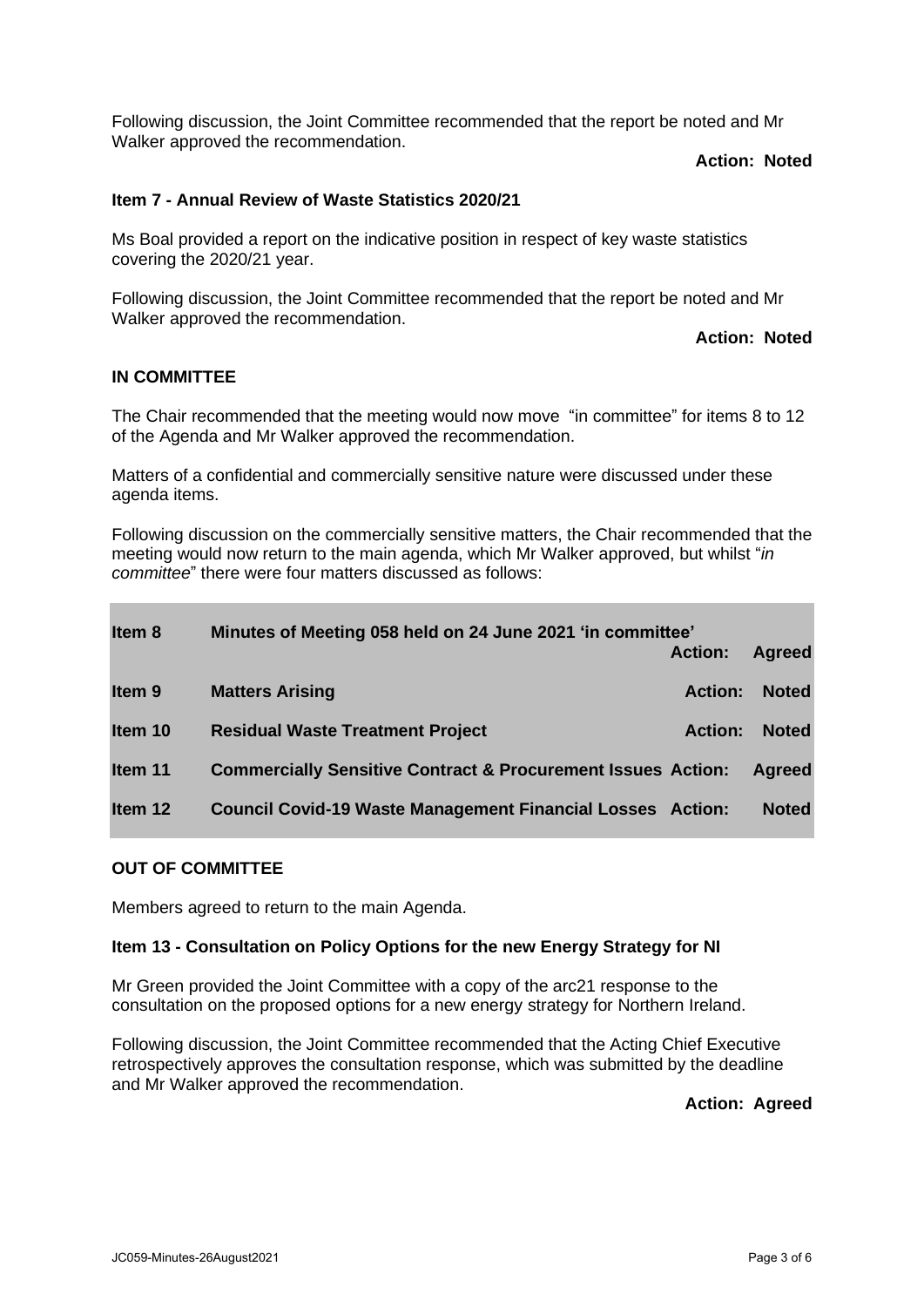## **Item 14 - Consultation on Proposed Changes to the Carrier Bag Levy**

Mr Walker provided the Joint Committee with a copy of the arc21 response to the consultation on the proposed changes to the Carrier Bag Levy.

Following discussion, the Joint Committee recommended that the Acting Chief Executive retrospectively approves the consultation response, which was submitted by the deadline and Mr Walker approved the recommendation.

#### **Action: Agreed**

### **Item 15 - Circular Economy Strategic Framework Call for Evidence**

Mr Walker provided the Joint Committee with a copy of the response prepared in a personal capacity as a member of the Department for the Economy, Circular Economy Coalition, to the call for evidence on the Circular Economy Strategic Framework.

Following discussion, the Joint Committee recommended that the report be noted and Mr Walker approved the recommendation.

#### **Action: Noted**

#### **Item 16 - Waste Management Plan**

Mr Walker provided a verbal report on the review of the Waste Management Plan, including the role arc21 plays in regard to the development of the current plan which is based on an 11-council model.

Following discussion, the Joint Committee recommended that the report be noted and Mr Walker approved the recommendation.

### **Action: Noted**

#### **Item 17 - Benchmarking Report 2019-20**

Mr Craig provided an update to the Joint Committee on the outcome from this year's recent benchmarking exercise. He informed Members that this was the second Benchmarking Report following the approval of the new Corporate Plan, the first presented last year covered the 2018/19 year and this one, undertaken recently, covers the 2019/20 year.

Mr Craig explained that the Corporate Plan made provision for arc21 to undertake reviews of costs and performances with other similar bodies so that the services provided can be compared with (benchmarked against) these other bodies.

The second review has just recently been completed and once again shows that arc21 has improved its performance both year-on-year and in comparison, with the other similar organisations.

Attempts to create a benchmark club in 2020 were thwarted due to the Covid-19 emergency but this issue will be revisited to establish if there is an appetite from the other similar organisations to engage in a more formal comparative arrangement.

Following discussion, the Joint Committee recommended that the report be noted and Mr Walker approved the recommendation.

**Action: Noted**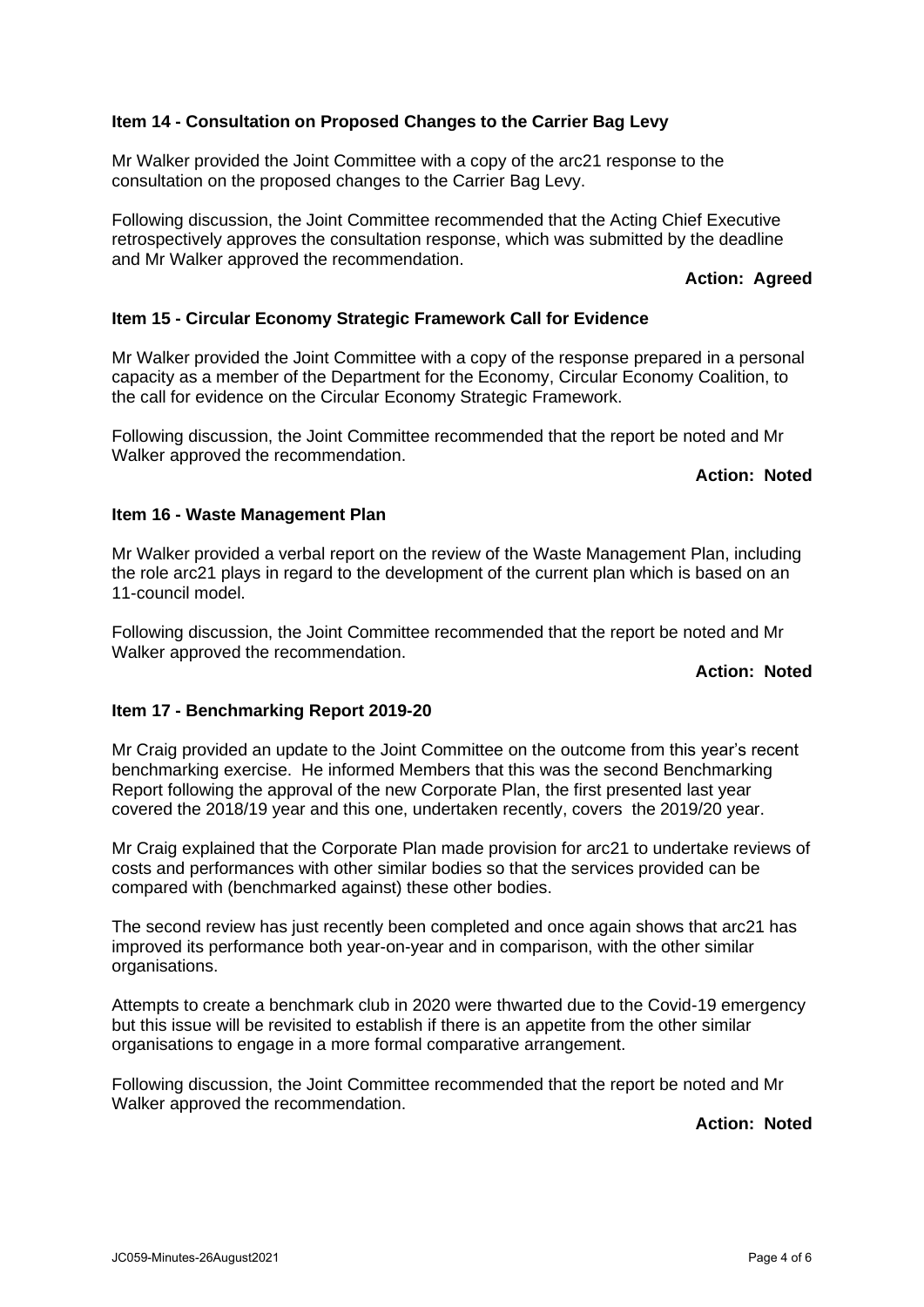#### **Item 18 - EPSRC Application Support**

Mr Walker gave Members a verbal update regarding the relevant research undertaken by EPSRC and the potential for arc21 to input into that research and also benefit from its findings.

Following discussion, the Joint Committee recommended that the report be noted and Mr Walker approved the recommendation.

**Action: Noted**

## **Item 19 - AOB**

At the request of Mr Walker, officers and arc21 staff left the meeting for this item.

Members in Attendance Cllr D Reid (MEABC), Cllr A Bennington (ANBC), Ald R Gibson (ANDBC), Cllr H McKee (NMDDC), Cllr A McDowell (ANDBC)

Mr Walker provided a verbal update on personnel matters following the completion of a draft report on the situation within arc21. Following earlier meetings, Members were reminded that Mr Walker had committed to keeping the Joint Committee apprised regarding developments earlier in the year.

Mr Walker had highlighted that there were a number of factors which have contributed to the situation in arc21. Following these earlier meetings, the Chair had written to the arc21 constituent councils' chief executives.

He also highlighted that paperwork was in train to extend his secondment for a further year.

Mr Walker highlighted that the Committee had previously granted approval to proceed with the procurement for HR services which would include the development of a HR Strategy to support the Corporate Plan. In advance of this process, Mr Walker approval had been granted to commission a HR piece of work, a draft of which had now been produced. Given the involved nature of this work, it has cost around £15,000 legal fees and £6,000 HR costs.

Following receipt of the draft report, and a meeting with the chief executives in late August, the Members considered next steps during which the Chair commended the staff for their ongoing performance, highlighted that the governance arrangements were not widely appreciated and that, since these arrangements had been put in place, there had been a considerable recruitment of new Members in this political term.

Other Members also commented upon the level of disruption during the year and how, through hard work, the staff had continued to progress both the Steering Group and Joint Committee agendas.

In terms of addressing matters, the Members recommended that a sub-group of the Committee should be formed with appropriate resourcing. They approved the expenditure as outlined above, and instructed Mr Walker to instigate the creation of this sub-group to expedite matters in as timely a manner as possible.